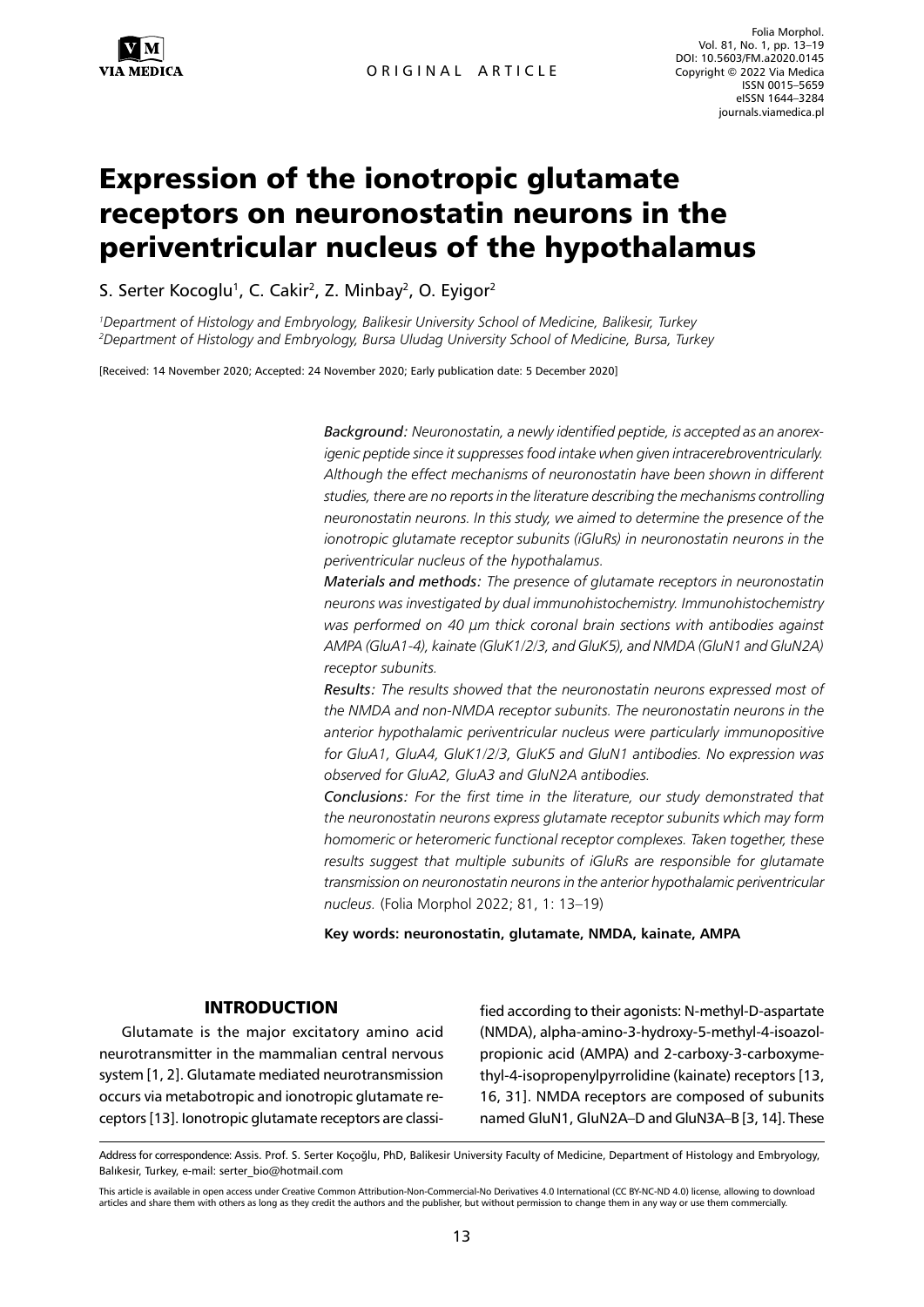receptors have a critical function in excitatory synaptic transmission, plasticity and neurotoxicity [4, 19, 21–23]. NMDA receptors can participate in very different processes because they have different characteristics from AMPA and kainate receptors. In addition to glutamate, an agonist, glycine or D-serine, is required for NMDA activation. AMPA receptors are composed of four subunits named GluA1–4 [19]. Kainate receptors consist of five subunits named GluK1–5 [17]. While GluK1–3 form functional homomeric receptors, GluK4 and GluK5 only form functional receptors when combined with one of the other subunits (GluK1–3), which generates kainic acid receptors with varying kinetics and agonist affinities [9, 16]. The other receptors, kainate receptors have presynaptic and postsynaptic localisations usually on the same neuron [12].

Neuronostatin is a newly identified anorexigenic peptide encoded by the somatostatin gene [28]. Immunohistochemical studies have shown that neuronostatin positive neurons are localised in the anterior hypothalamic periventricular nucleus and suprachiasmatic nucleus, while neuronostatin immunoreactive axon terminations are localised in the arcuate nucleus with median eminence. There are fewer and less densely-marked neuronostatin-expressing cells in the polymorphic layer of the dentate gyrus and motor cortex, amygdala and cerebellum [5]. These areas where neuronostatin neurons are localised in the hypothalamus play a role in the control of food intake [28]. Also, neuronostatin has regulatory effects on energy consumption [28], cardiovascular system [11], and digestive system [27]. In the literature, experimental studies investigating central regulators (such as glutamate) involved in the control of neuronostatin neurons have not been found.

To better understand glutamatergic function in the neuronostatin neurons localised in the anterior hypothalamic periventricular nucleus, it is necessary to determine the localisation of various iGluR subunits in neuronostatin neurons. In the present study, we examined the cellular localisation of protein expression of AMPA (GluA1, GluA2, GluA3, and GluA4), kainate (GluK1/2/3 and GluK5), and NMDA (GluN1 and GluN2A) receptor subunits in the neuronostatin neurons in the periventricular nucleus of the hypothalamus by immunofluorescence.

# MATERIALS AND METHODS

#### **Animals**

All animal experiments were carried out under the instructions of the National Institute of Health

Guide for the Care and Use of Laboratory Animals and approved by the Experimental Ethical Committee of Bursa Uludag University (Approval No: 2016–4/4). Sixty-day-old male Sprague-Dawley rats (200–250 g)  $(n = 10)$  were used in this study. The rats were maintained at the Bursa Uludag University Experimental Animals Breeding and Research Centre and were housed two per cage in a temperature-controlled environment (21°C) with a 12:12-hour light/ /dark cycle. The animals were allowed to access food and water ad libitum. All the experiments were carried out between 9:00 am and 11:00 am.

### **Tissue preparation**

The animals were deeply anesthetised and fixed by trans-cardiac perfusion with 4% paraformaldehyde in phosphate buffer, pH 7.4 (300 mL per animal). Brains and brainstems were carefully removed and post-fixed overnight in the same fixative. Forty-micrometre-thick coronal serial sections throughout the brains were cut with a vibratome and collected into Tris-HCl buffer (0.05 M, pH 7.6). The sections were kept in the cryoprotectant solution at –20°C until use.

#### **Immunohistochemistry**

Tris-HCl buffer was used for all washing steps. Blocking buffer (10% normal horse serum, 0.2% triton X-100, and 0.1% sodium azide in Tris-HCl buffer) was used for incubations to prevent non-specific binding and to dilute the antibodies. All incubation steps were carried out on an orbital shaker with appropriate agitation.

Free-floating sections were equilibrated to room temperature and washed 3 times in Tris-HCl buffer to remove cryoprotectant and blocked in blocking buffer for 2 hours. Following the washing step, tissues were incubated in preheated Antigen Retrieval (AR) solution (final solution temperature 73–75°C) for 30 minutes. 50 mM trisodium citrate buffer (pH 6, for neuronostatin, GluK1/2/3 and GluA4) or 1 mM EDTA solution (pH 8, for GluN1 and GluN2A) was used in the AR process. The sections were washed 3 times. Tissues were treated with  $3\%$  H<sub>2</sub>O<sub>2</sub> to quench endogenous peroxidase, washed 3 times and blocked with 10% normal horse serum for 2 hours. The sections were incubated in rabbit anti-neuronostatin (1/4000 dilution, H-060-50, Phoenix Pharmaceuticals, Inc., USA) and mouse anti-GluA1 (1/500 dilution, AM-60040PU-N, Acris, USA), mouse anti-GluA2 (1/500 dilution, MAB397, Millipore, USA), mouse anti- -GluA3 (1/250 dilution, MAB5416, Millipore, USA),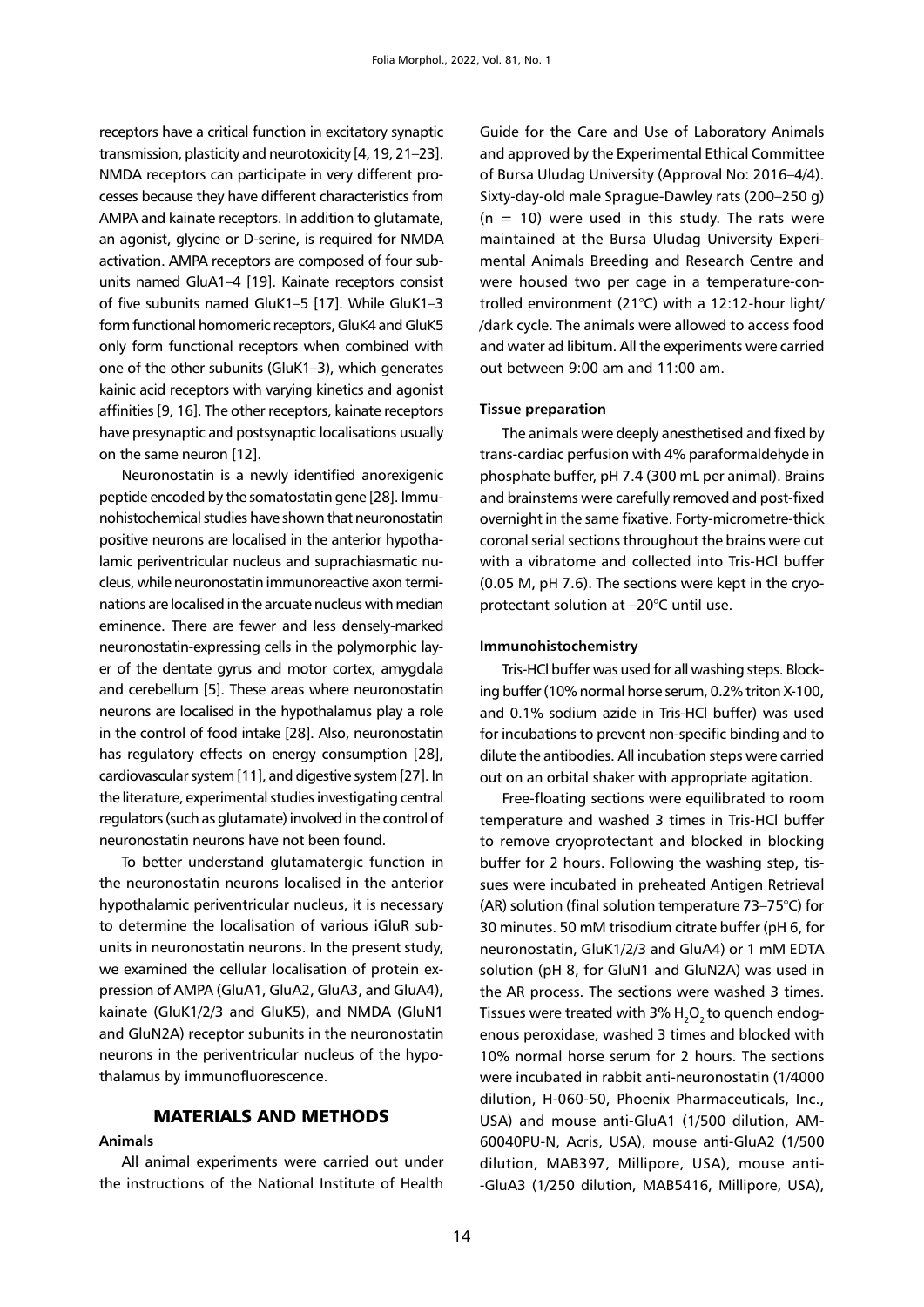

**Figure 1.** Evaluation of dual immunohistochemical staining; **A.** Neurons expressing the peptide labelled with green fluorochrome; **B.** Neurons expressing glutamate receptor subunit protein labelled with red fluorochrome; **C.** Neurons expressing the glutamate receptor subunit protein together with the peptide are monitored in yellow.

goat anti-GluA4 (1/250 dilution, LS-B3606, LifeSpan BioSciences, Inc., USA), mouse anti-GluK1/2/3 IgM (1/500 dilution, MAB379, Chemican Int., USA), goat anti-GluK5 (1/250 dilution, sc-8915, Santa Cruz Biotechnology, Inc., USA), mouse anti-GluN1 (1/500 dilution, 556308, BD Pharmingen, USA), and mouse anti-GluN2A (1/3000 dilution, H-060-50, Millipore, USA). The washed sections were processed with donkey anti-goat IgG-Alexa-Fluor (1/500 dilution), donkey anti-mouse IgG-Alexa-Fluor (1/500 dilution), donkey anti-mouse IgM-biotin-conjugate (1/200 dilution), donkey anti-rabbit IgG-Alexa-Fluor 488 (1/500 dilution) and streptavidin-TR (1/100 dilution) for 2 hours. After washes, the sections were mounted on glass slides, dried and coverslipped with antifade medium.

Neuronostatin antibodies used in this study have been used in many reports in the literature as well as in our previous studies [6, 30]. The antibody specificity of ionotropic glutamate receptors in the rat red nucleus was shown in our previous studies in the literature [20].

## **Analysis**

Sections were analysed and photographed with Olympus BX-50 photomicroscope attached to a CCD camera (Olympus DP71, CCD colour camera, 1.5 million pixels, Olympus Corporation, Japan). Sections between the coordinates determined according to the rat brain atlas (bregma –0.24 mm to –3.60 mm for periventricular nucleus) were used for single and double immunohistochemical labelling [24]. Cross-sections were taken at 5 different levels at the same

coordinate and an equal distance for each animal. Immunofluorescent staining intensities of neuronostatin neurons co-localised with kainic acid, AMPA and NMDA receptor subunits in the anterior hypothalamic periventricular nucleus were graded by the following scale: '+' was used for a small number of double immunoreactive neuronostatin neurons, '++' for a moderate number of double immunoreactive neuronostatin neurons, and  $'$ +++' for a high number of double immunoreactive neuronostatin neurons.

#### RESULTS

The results showed that ionotropic glutamate receptor subunits (iGluRs) subunits were expressed in neuronostatin neurons localised in the anterior hypothalamic periventricular nucleus. Specific staining was localised in neuronal perikarya. The number of stained neuronostatin neurons changed depending on the type of iGluRs subunits. The neuronostatin neurons in the anterior hypothalamic periventricular nucleus were particularly immunopositive for GluA1, GluA4, GluK1/2/3, GluK5 and GluN1 antibodies. No expression was observed for GluA2, GluA3 and Glu-N2A antibodies. The highest expression was detected for GluN1-positive neuronostatin neurons.

Neuronostatin protein positivity was visualised by green reaction product with a fluorochrome (Alexa 488) [\(Fig. 1](https://www.ncbi.nlm.nih.gov/pmc/articles/PMC6734578/figure/F1/)A) and glutamate receptor subunit protein positivity was labelled by red fluorochromes (Alexa 594 or streptavidin-conjugated Texas-Red) ([Fig. 1](https://www.ncbi.nlm.nih.gov/pmc/articles/PMC6734578/figure/F1/)B) in the cytoplasm. In digitally overlapped images, neurons expressing both proteins were visualised in yellow (Fig. 1C).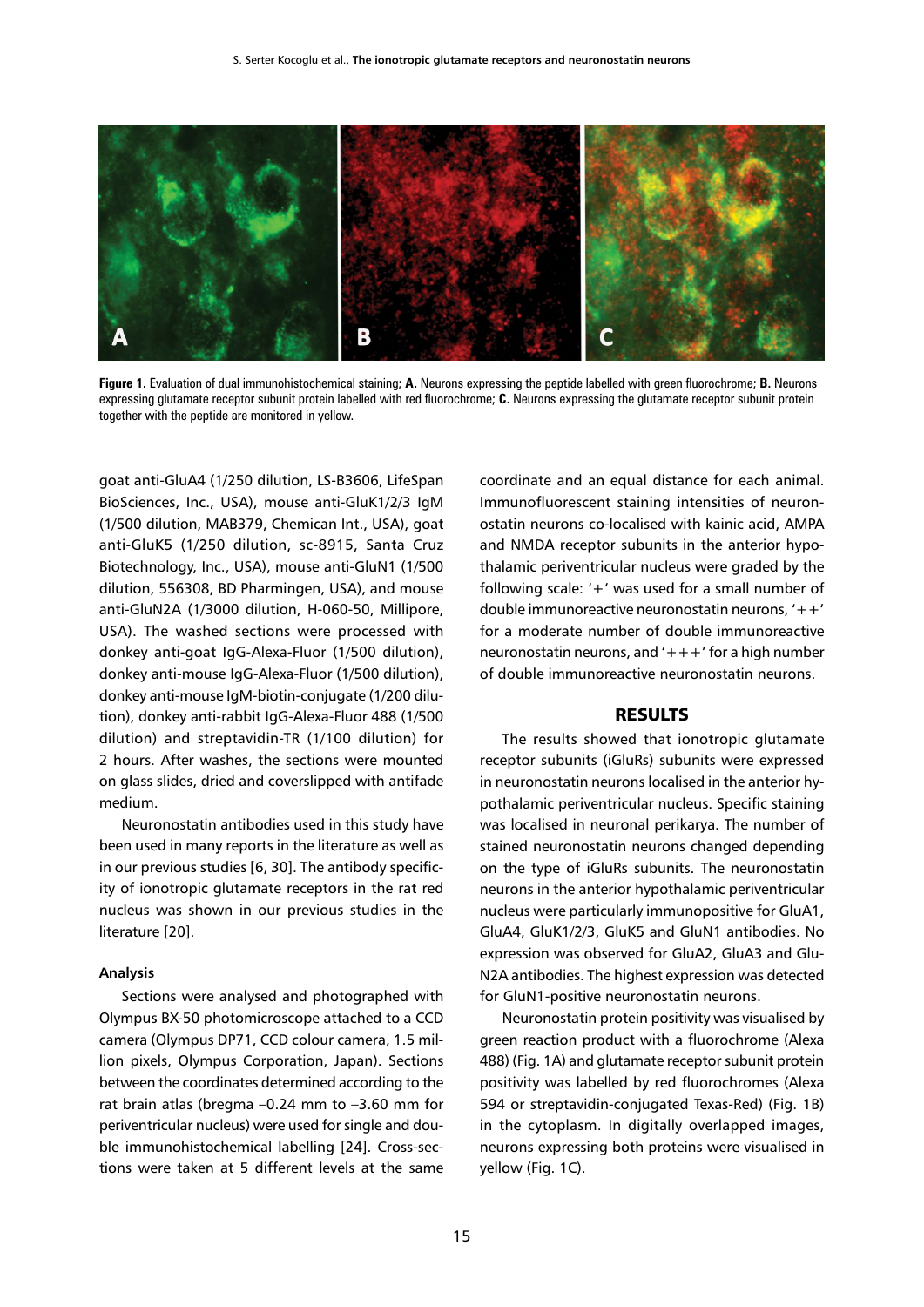

**Figure 2.** Immunofluorescence image of GluK1/2/3-positive neuronostatin (NST) neurons in the anterior hypothalamic periventricular nucleus (**A**). Immunofluorescence image of GluK5-positive neuronostatin neurons in the anterior hypothalamic periventricular nucleus (**B**). Neurons co-expressing both proteins (white arrowhead), only GluK1/2/3-positive neurons (yellow arrowhead).

| Table 1. The distribution of the staining intensity of ionotropic glutamate receptor subunits in neuronostatin neurons localised in the |  |  |
|-----------------------------------------------------------------------------------------------------------------------------------------|--|--|
| anterior hypothalamic periventricular nucleus                                                                                           |  |  |

| Neuronostatin neurons |                   |       |                          |                          |       |       |                          |  |  |  |
|-----------------------|-------------------|-------|--------------------------|--------------------------|-------|-------|--------------------------|--|--|--|
| <b>GluK1/2/3</b>      | GluK <sub>5</sub> | GluA1 | GluA <sub>2</sub>        | GluA3                    | GluA4 | GluN1 | GluN2A                   |  |  |  |
|                       |                   |       | $\overline{\phantom{0}}$ | $\overline{\phantom{a}}$ |       |       | $\overline{\phantom{m}}$ |  |  |  |

# **The expression of kainic acid receptor subunits in neuronostatin neurons (GluK1–3 and GluK5)**

Dual immunofluorescence studies showed that GluK1-, GluK2-, GluK3- and GluK5-positive neuronostatin neurons were expressed in the anterior hypothalamic periventricular nucleus. However, a small number of GluK1-, GluK2-, GluK3- (Fig. 2A) and GluK5-positive neuronostatin neurons (Fig. 2B) was observed in the anterior hypothalamic periventricular nucleus (Table 1).

# **The expression of AMPA receptor subunits in neuronostatin neurons (GluA1–4)**

GluA1 (Fig. 3A) and GluA4 subunit protein (Fig. 3B) from the AMPA receptor family were co-expressed in

neuronostatin neurons. However, GluA2 and GluA3 subunit proteins were not expressed in neuronostatin neurons.

GluA1, GluA4 and neuronostatin neurons were expressed in the anterior hypothalamic periventricular nucleus. A moderate number of neuronostatin neurons expressing GluA1 and GluA4 were detected in the anterior hypothalamic periventricular nucleus (Table 1).

# **The expression of NMDA receptor subunits in neuronostatin neurons (GluN1 and GluN2A)**

GluN1-positive neuronostatin neurons were observed in the anterior hypothalamic periventricular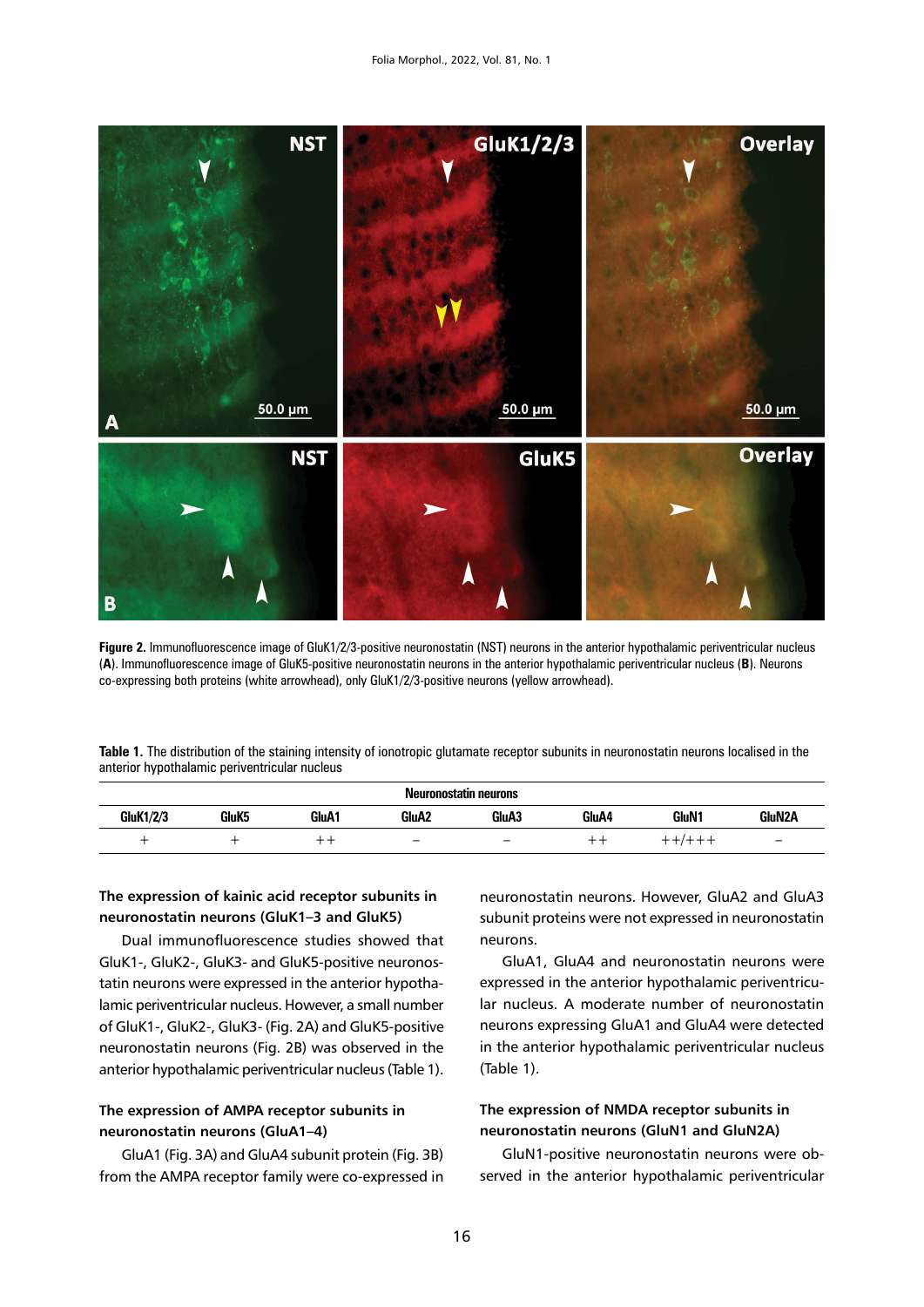

**Figure 3.** Immunofluorescence image of GluA1-positive neuronostatin (NST) neurons in the anterior hypothalamic periventricular nucleus (**A**). Immunofluorescence image of GluA4-positive neuronostatin neurons in the anterior hypothalamic periventricular nucleus (**B**). Immunofluorescence image of GluN1-positive neuronostatin neurons in the anterior hypothalamic periventricular nucleus (**C**). Neurons co-expressing both proteins (white arrowhead), only GluA1-positive neurons, only GluA4-positive neurons, only GluN1-positive neurons (yellow arrowhead) and only neuronostatin-immunoreactive neurons (blue arrowhead).

nucleus (Fig. 3C). However, no expression of GluN2A subunit protein was detected in neuronostatin neurons. The number of GluN1-positive neuronostatin neurons varied from moderate to high (Table 1).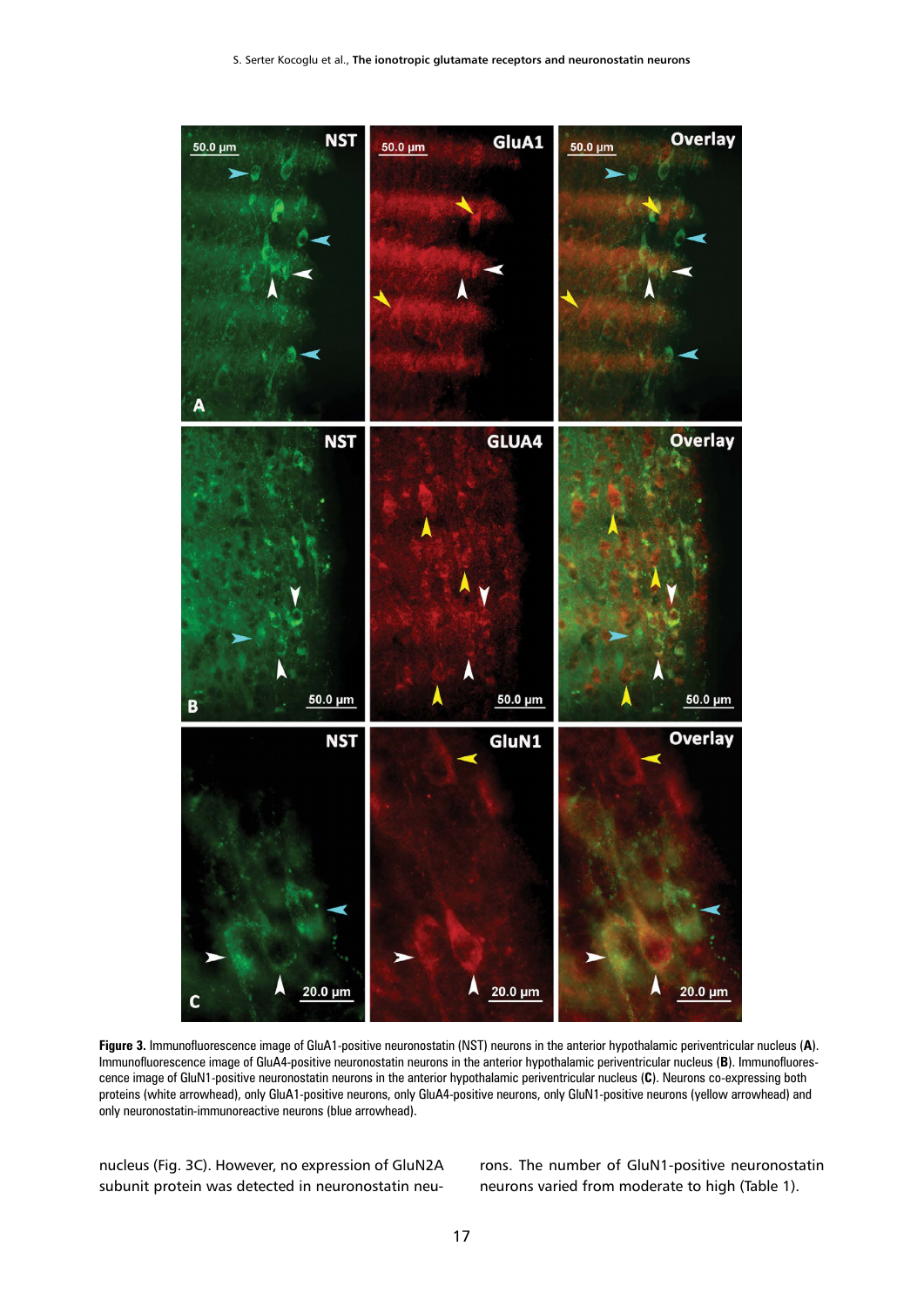## **DISCUSSION**

The present study showed that both NMDA and non-NMDA glutamate receptor proteins were synthesised by neuronostatin neurons. Our results indicated that neuronostatin neurons express iGluRs subunits in varying quantities and intensities. To the best of our knowledge, this is the first descriptive study on the differential expression pattern of iGluRs in the neuronostatin neurons localised in the anterior hypothalamic periventricular nucleus. GluA1, GluA4, GluK1/2/3, GluK5 and GluN1 receptor proteins were expressed in neuronostatin neurons, but no immunoreactivity indicating the presence of GluA2, GluA3 and GluN2A proteins was detected.

## **Localisation of ionotropic glutamate receptors in the anterior hypothalamic periventricular nucleus**

Studies showing the distribution at mRNA and protein levels of glutamate receptors in the central nervous system and hypothalamus are available in the literature [7, 8, 18, 25, 26, 29]. In studies on immunohistochemistry and in-situ hybridisation in the anterior hypothalamic periventricular nucleus, GluA1 and GluA2 proteins from the AMPA receptor family were moderately high in density; GluA3 and GluA4 have been reported to be expressed at low intensity [18, 29]. In another in-situ hybridisation study, the presence at the mRNA level of kainate receptor subunits was determined in the anterior hypothalamic periventricular nucleus and it was shown that GluK5 expression was high and that other subunits (GluK1, GluK2 and GluK3) were expressed at low-medium density [7]. In the same study, mRNA signals of NMDA receptor subunits were also determined and the most intense signal was shown to belong to GluN2A. mRNA signals of GluN1, GluN2B and GluN2D subunits were reported to be moderate, and at low density for GluN2C [7]. Results of the present study show that some NMDA and non-NMDA glutamate receptor signals belong to neuronostatin neurons in the anterior hypothalamic periventricular nucleus.

# **Kainic acid receptor subunits in neuronostatin neurons (GluK1–3 and GluK5)**

Glutamate receptor subunits combine to form functional receptor complexes. These receptor complexes may be homomeric or heteromeric. Homomeric ion channels are formed by combining the same subunits, heteromeric functional ion channels are formed by combining different subunits [10, 15, 19]. The present study demonstrated that neuronostatin neurons express receptor subunit proteins of the kainate receptor family.

The present study suggests two ideas about the kainate receptor proteins expressed in neuronostatin neurons: 1) The GluK5 subunit cannot form a standalone channel; it can form a functional heteromeric kainate receptor complex combined with one of the GluK1, GluK2 or GluK3 subunits; 2) GluK1, GluK2 or GluK3, which are low-affinity kainate receptor subunits, may form functional homomeric kainate receptor complexes.

# **AMPA receptor subunits in neuronostatin neurons (GluA1–4)**

AMPA receptor complexes may form homomeric ion channels but are mostly present in the form of heteromers [10, 19]. GluA1 and GluA4 subunits, which were determined to be expressed in neuronostatin neurons, were thought to form functional cation channels either individually or together. The results of the present study showed that the activating effect of glutamate on neuronostatin neurons was mediated by AMPA-selective ionotropic glutamate receptors along with kainate receptors.

# **NMDA receptor subunits in neuronostatin neurons (GluN1 and GluN2A)**

NMDA receptor subunits can only form functional receptor complexes of heteromeric structure [23]. The essential subunit of NMDA receptor complexes is GluN1 [15]. The present study showed that GluN1, a NMDA receptor subunit protein, was expressed in neuronostatin neurons.

Although GluN2A immunoreactivity was not determined in neuronostatin neurons, they were still thought to carry functional NMDA-selective glutamate receptors. This is because: 1) Expression of GluN1, the indispensable subunit of NMDA receptor complexes, was positive in neuronostatin neurons; 2) The GluN1 subunit forms functional receptor channels with other types of GluN2. In the present study, the expressions of GluN2B, GluN2C and GluN2D subunits in neuronostatin neurons were not investigated. Even so, the GluN2B, C and D receptor types are expressed in the anterior hypothalamic periventricular nucleus. The results suggest that neuronostatin neurons localised in the anterior hypothalamic periventricular nucleus may also express these receptor types and therefore may be regulated by NMDA receptors.